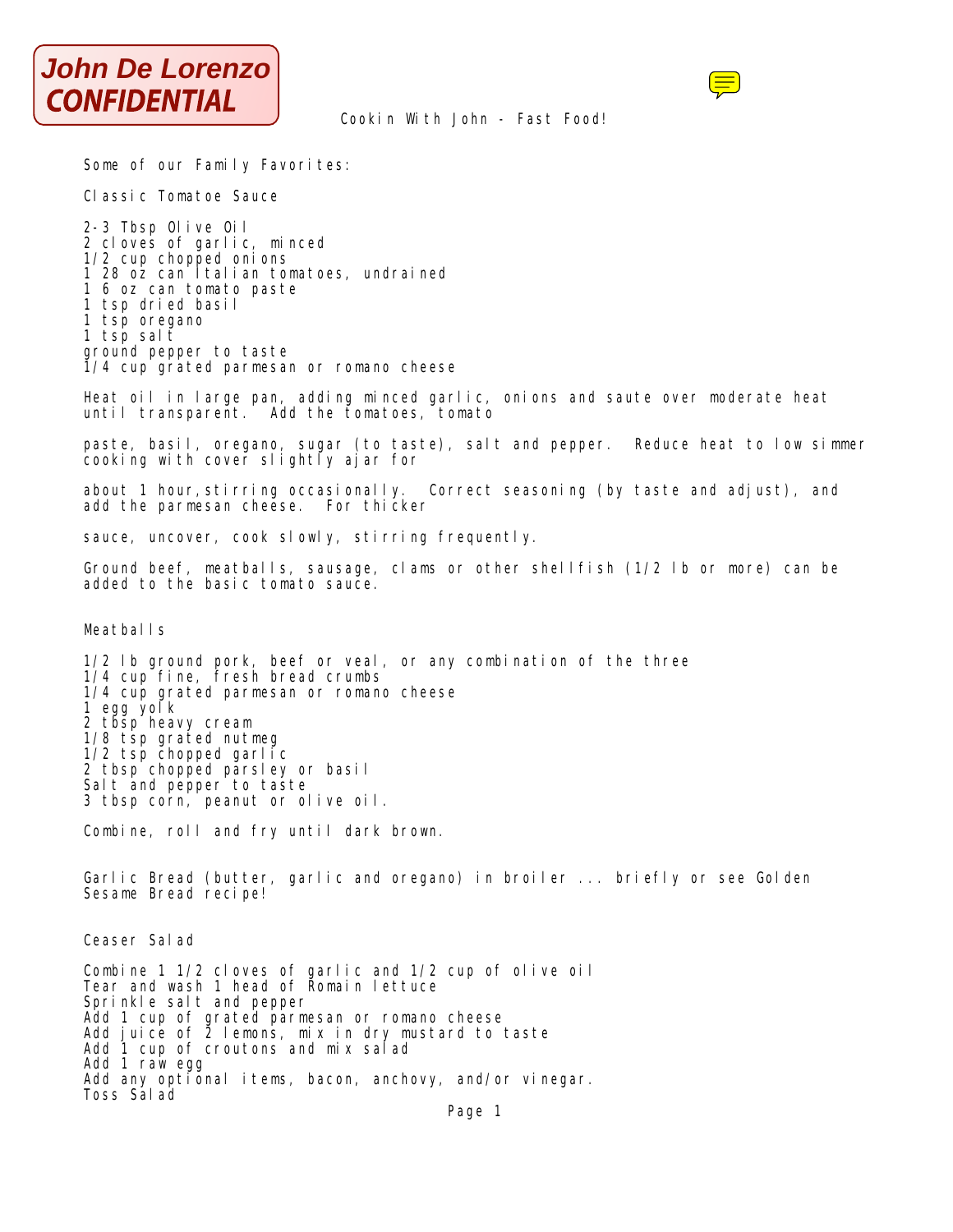Baked Ziti

1 lb ziti or penne (cooked) 15-16 oz Ricotta Whole Milk Cheese (Pollyo Brand) 1 raw egg salt, pepper, onion powder, garlic powder and oregano (Prefer Adobo Seasoning when available) 8 oz to 1 lb mozzarella cheese (cut into slices to cover top), more is creamier! We use 8. Tomatoe sauce (to taste ... we use about 16 oz, but original recipe called for about 28 oz)

Bake at 3oo for 30 minutes, just to brown cheese topping.

Pasta with Pepperoni and Broccoli

Trim 1 lb broccoli, cut into julienne pcs. Cook stems 5 min/Add flowers and cook 5 min more. Heat 1 tbsp oil with galic halved. Do NOT Brown! Remove garlic, if necessary. Add 4 oz diced pepperoni, cooking 5 min Cook 1 lb pasta (penne), drain, add 1/4 stick of butter and 1/2 cup of grated parmesan or romano cheese. Add broccoli and pepperoni mixture to pasta and serve.

Fettucine Carbonara

Cook 1 lb of Fettucini Fry 1/2 lb of bacon until crisp ... drain all but 2 tbsp of fat Saute 1 green pepper (halved, seeded and diced) Beat 3 eggs in small bowl Stir in 1/2 tsp crumbled marjoram leaf, salt and pepper Toss 1/2 stick of butter to pasta Add Seasoned eggs and toss until well blended. Add bacon, green pepper and 1 cup of Romano cheese

Cheesecake (NY Style)

- 1. Beat 4 pkgs of Cream Cheese
- 2. Add 1 1/2 cups of sugar<br>3. Add 4 eggs 1 at a time
- 3. Add 4 eggs, 1 at a time, and beat into mixture
- 4. Add/Mix
	- 16 oz sour cream
	- 3/4 cup milk
	- 4 tbsp flour
- 1 tbsp vanilla
- 5. Pour into spring pan
- 6. Bake at 375 for 1 hour, then open oven door/sit for 1 hour.

Thanksgi ving Cheesecake

Crust

1 1/4 ginger snaps 1/2 cup melted butter